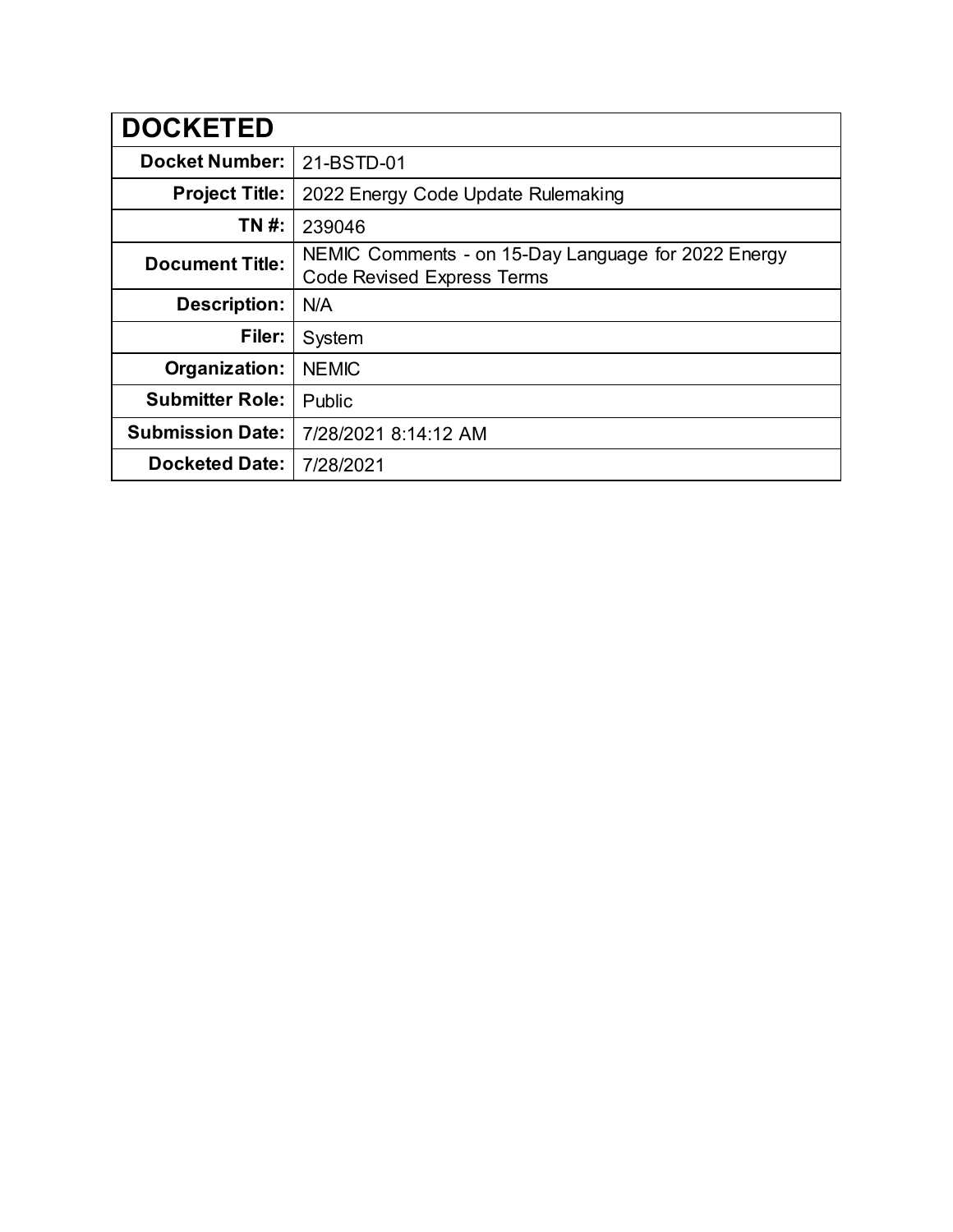**Comment Received From: NEMIC** Submitted On: 7/28/2021 Docket Number: 21-BSTD-01

## on 15-Day Language for 2022 Energy Code Revised Express Terms

Additional submitted attachment is included below.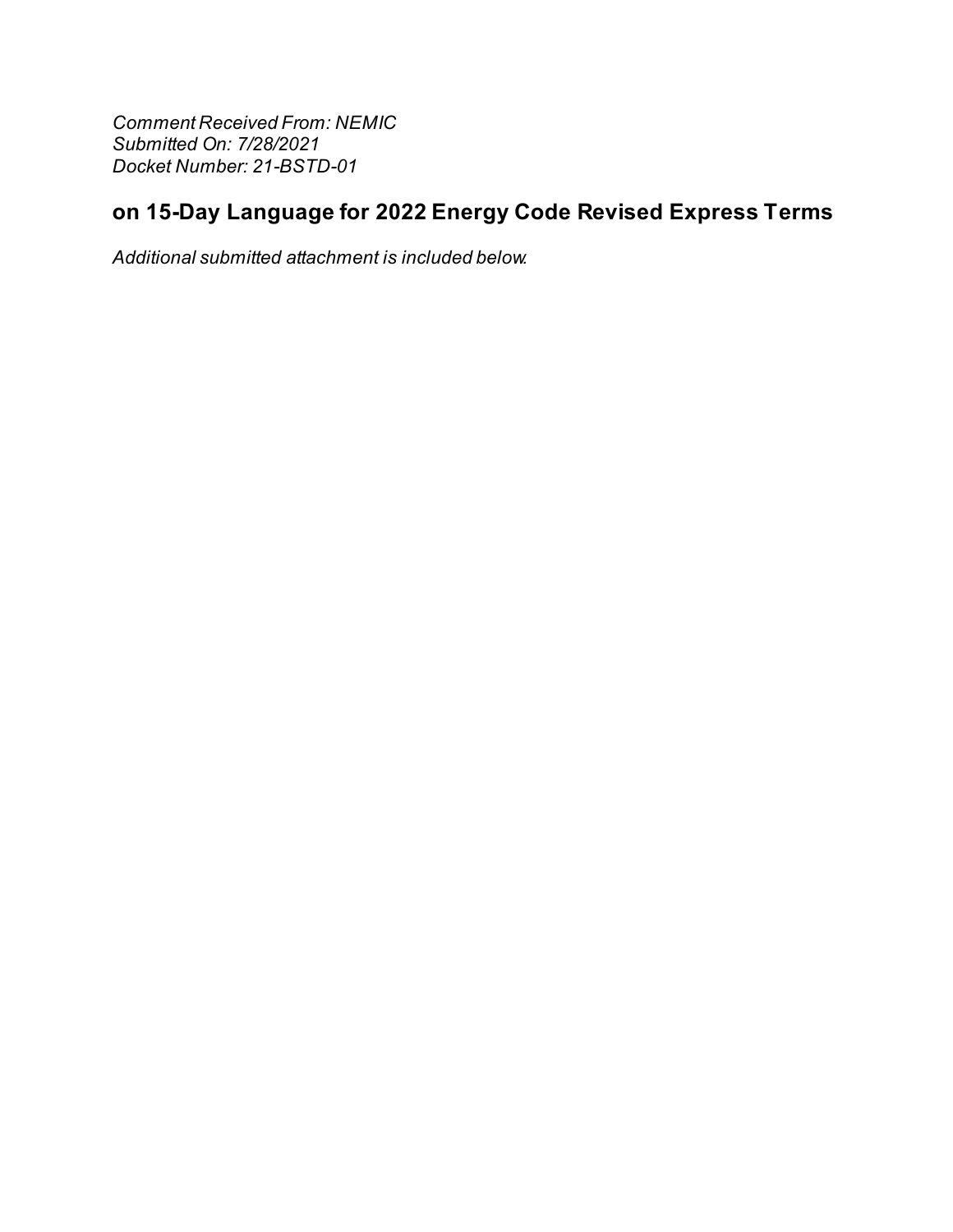

Docket No. 21-BSTD-01 California Energy Commission Dockets Office MS-4 1516 Ninth Street Sacramento, CA 95814-5512 docket@energy.ca.gov.

Re: Comments on 15-Day Language for 2022 Energy Code Revised Express Terms (TN #238848) and Reference Appendices (TN #238837) and Response to CalCERTS Comments

Dear Commission Staff:

The following comments are submitted on behalf of the National Energy Management Institute Committee (NEMIC) on the 15-day language for the 2022 Energy Code Revised Express Terms (TN #238848) and Reference Appendices (TN #238837). These comments also respond to the July 12, 2021 comments submitted by CalCERTS, Inc. (TN# 238811) regarding their rebuttal to NEMIC's June 21, 2021 comments on the 45-day language proposals (TN# 238383).

## **I. Response to 15-Day Language**

In response to the 15-day language proposals, NEMIC asks for reconsideration of its June 21, 2021 comments, which are in the docket at TN # 238383. These comments identified three issues that should be addressed regarding mechanical acceptance testing for multi-family residences:

(1) The proposed amendment to Section 10-103(a)4B to exclude Certificates of Acceptance recorded by an ATTCP lack justification or clarity – it is unclear what this change means to ATTCPs;

(2) Multi-family dwelling unit acceptance test NA7.18.1 and NA7.18.2 should be amended to require all verification to be performed by certified acceptance testers not HERS Raters – the proposed mixed approach is unnecessary, creates confusion and relies on technicians that are not experienced in the types of HVAC systems found in multifamily buildings.

(3) Applying the less accurate HERS leakage test method to multifamily residential buildings will result in increased energy loss compared to using

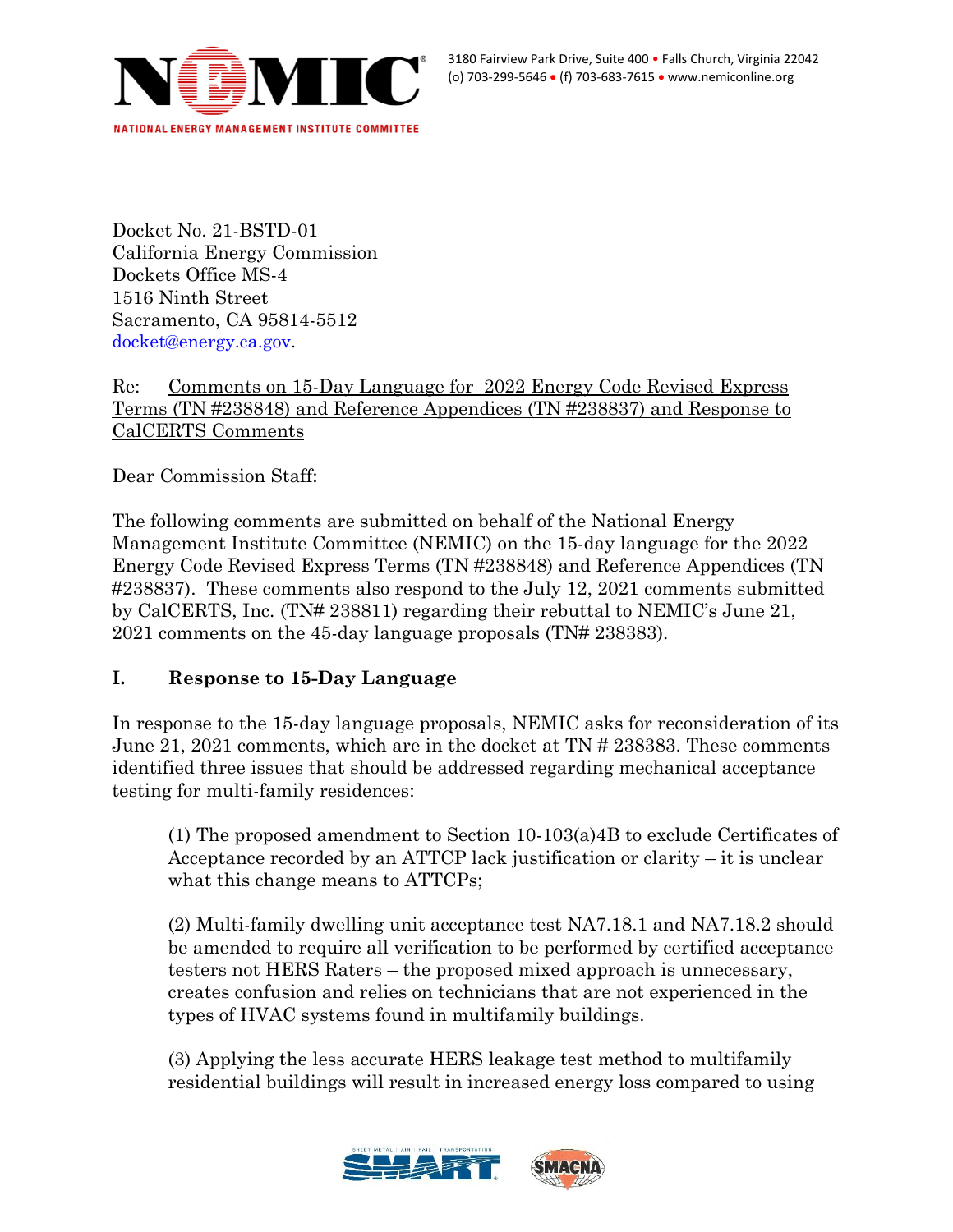

the more reliable method set forth in the California Mechanical Code § 603.10.1.

The issues raised in these comments remain unaddressed by the 15-day language. NEMIC respectfully requests that the Commission reconsider these comments.

## **II. Response to CalCERTS Comments (TN# 238811)**

On July 12, 2021, CalCERTS submitted comments opposing NEMIC's position on the above issues. The CalCERTS comments are based on their claim that dwelling unit ventilation fan tests and leakage tests are identical to single family home fan and leakage tests. This statement fails to account for the very different complexities of dwelling systems installed in multi-family high-rise buildings. For example, even where dwelling units in high-rise buildings have individual heating and air conditioning units, they also often have common ventilation shafts, central fresh air shafts and common exhaust shafts. This inaccurate assumption underscores why it is important to ensure that experienced and trained acceptance testers perform this work instead of HERS testers. Unlike HERS testers, acceptance testers must have "at least three years of professional experience and expertise in mechanical controls and systems" in addition to training on a much broader and sophisticated range of HVAC acceptance tests.

In addition, the CalCERTS letter entirely ignores the limitations and documented inaccuracy of the HERS leakage test method. The cost-effectiveness of this less accurate method may outweigh greater accuracy when it comes to the energy that would be lost in a single family home. But in a large high-rise multi-family building, the energy potentially wasted is much greater. CalCERTS provides no rational for not requiring usage of the more reliable method set forth in the California Mechanical Code § 603.10.1.

Finally, CalCERTS expressly acknowledges that the delegation of testing and verification in multi-family building between acceptance testers and HERS Raters is "complex and can be confusing." It is precisely for this reason that all multifamily acceptance tests should be performed by certified acceptance testers. There is no benefit to carving out a portion of this work for HERS Raters when it would be more easily and more accurately performed by certified acceptance testers.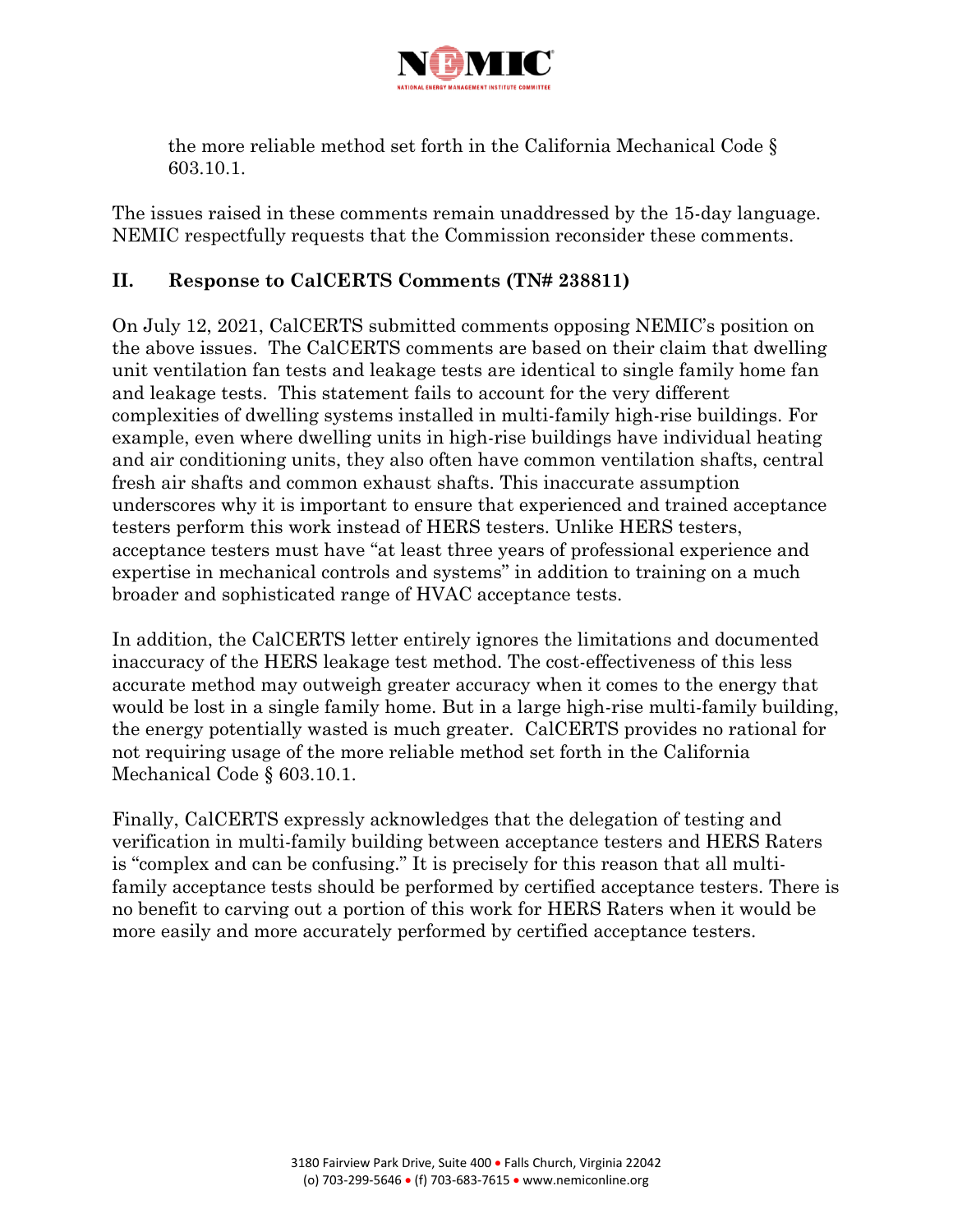

## **III. Conclusion**

NEMIC thanks the Commission for the opportunity to provide comments on these proposals.

Sincerely

John Hamilton